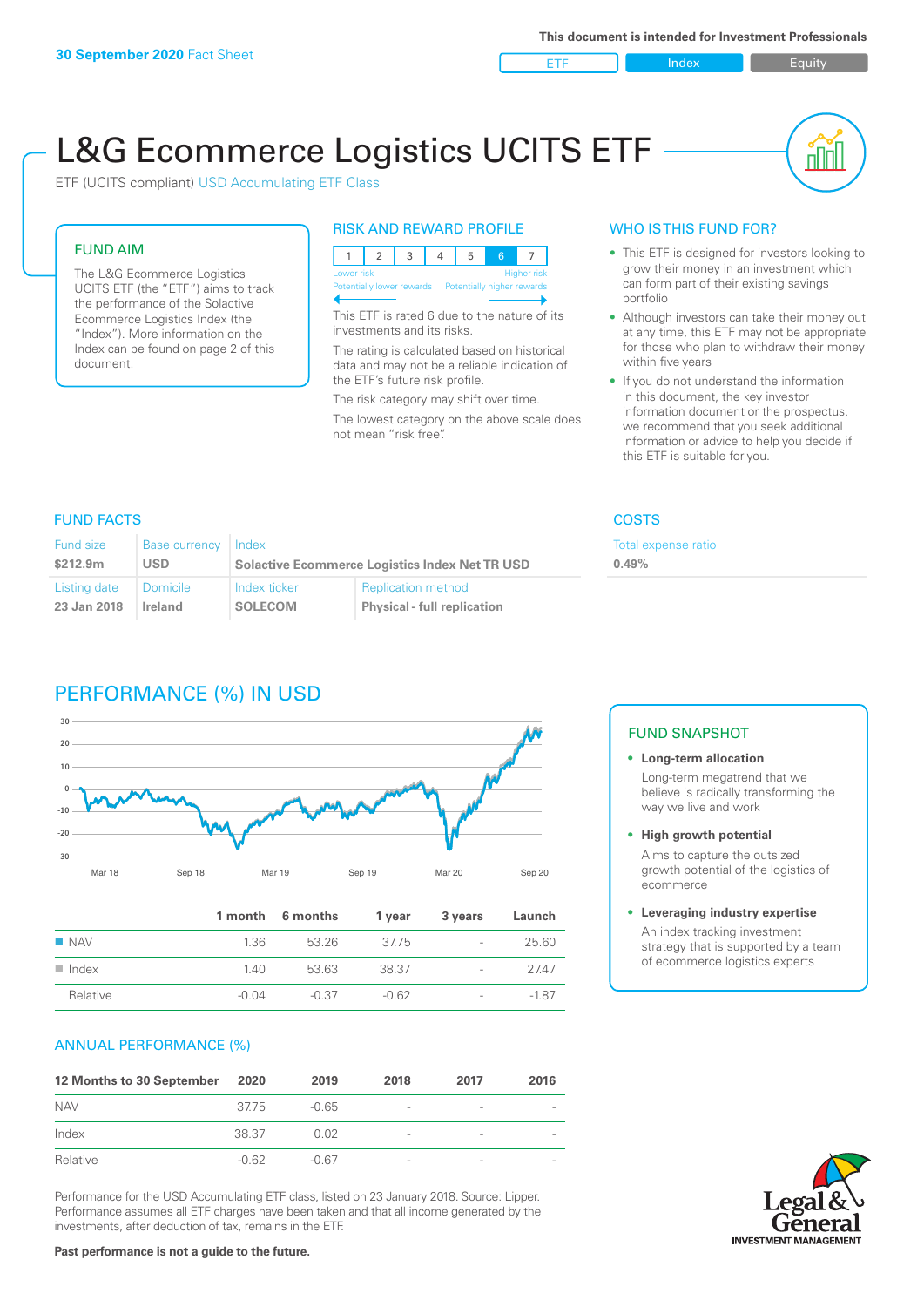## L&G Ecommerce Logistics UCITS ETF

ETF (UCITS compliant) USD Accumulating ETF Class

### INDEX BREAKDOWN

The breakdowns below relate to the Index. The ETF's portfolio may deviate from the below. All data source LGIM unless otherwise stated. Totals may not sum to 100% due to rounding.



### SECTOR (%)

| $\blacksquare$ Industrials | 57.1 |
|----------------------------|------|
| ■ Consumer Discretionary   | 18.6 |
| Information Technology     | 10.8 |
| ■ Ecommerce                | 3.6  |
| Logistics Automation       | 3.2  |
| Cloud Providers            | 29   |
| ■ Consumer Staples         | 2.2  |
| $\blacksquare$ Financials  | 17   |
|                            |      |



### CURRENCY (%)

| $\blacksquare$ USD | 40.0 |
|--------------------|------|
| <b>JPY</b>         | 17.0 |
| <b>EUR</b>         | 16.8 |
| $\blacksquare$ DKK | 6.6  |
| $H$ HKD            | 4.5  |
| $\Box$ GBP         | 4.0  |
| CAD                | 3.0  |
| NZD                | 2.7  |
| $K$ KRW            | 2.6  |
| $\Box$ CHF         | 2.6  |
|                    |      |

■ Top 10 constituents 35.1% Rest of Index 64.9% No. of constituents in Index 36

### TOP 10 CONSTITUENTS (%)

| Zalando               | 41  |
|-----------------------|-----|
| Ocado                 | 4.0 |
| FedEx                 | 4 N |
| JD.com                | 3.6 |
| <b>DSV</b>            | 3.4 |
| United Parcel Service | 3.3 |
| Maersk                | 3.2 |
| Manhattan Associates  | 32  |
| Synnex                | 3.2 |
| Deutsche Post         | 31  |
|                       |     |

### INDEX DESCRIPTION

The Index aims to track the performance of a basket of stocks of logistics service providers and technology companies who are engaged in ecommerce.

The Index is comprised of companies which are publically traded on various stock exchanges around the world that provide (i) "logistics" services (i.e. the warehousing of goods or the fulfilment and delivery of goods) or (ii) software solutions to companies that provide logistic services in connection with "ecommerce" (i.e. the buying and selling of goods on the internet). A company is only eligible for inclusion in the Index if (1) it is of a sufficient size (determined by reference to the total market value of the proportion of its shares that are publically traded) and (2) it is sufficiently "liquid" (a measure of how actively its shares are traded on a daily basis).

The universe of companies out of which the Index selection is made is refreshed annually in April. However, the Index is reconstituted semi-annually in April and October in accordance with the full selection criteria and all companies are equally weighted within the Index. On a monthly basis, the weight of each company is assessed and, if any of them exceeds 15% of the Index, the weights of all companies are adjusted so that they are again equally weighted within the Index.

### INVESTMENT MANAGER

GO ETF Solutions LLP is the investment manager for each of the exchange traded funds (ETFs) issued by Legal & General UCITS ETF Plc and is responsible for the day-to-day investment management decisions for this ETF. The team is highly experienced with respect to all aspects relating to the management of an ETF portfolio, including collateral management, OTC swap trading, adherence to UCITS regulations and counterparty exposure and monitoring.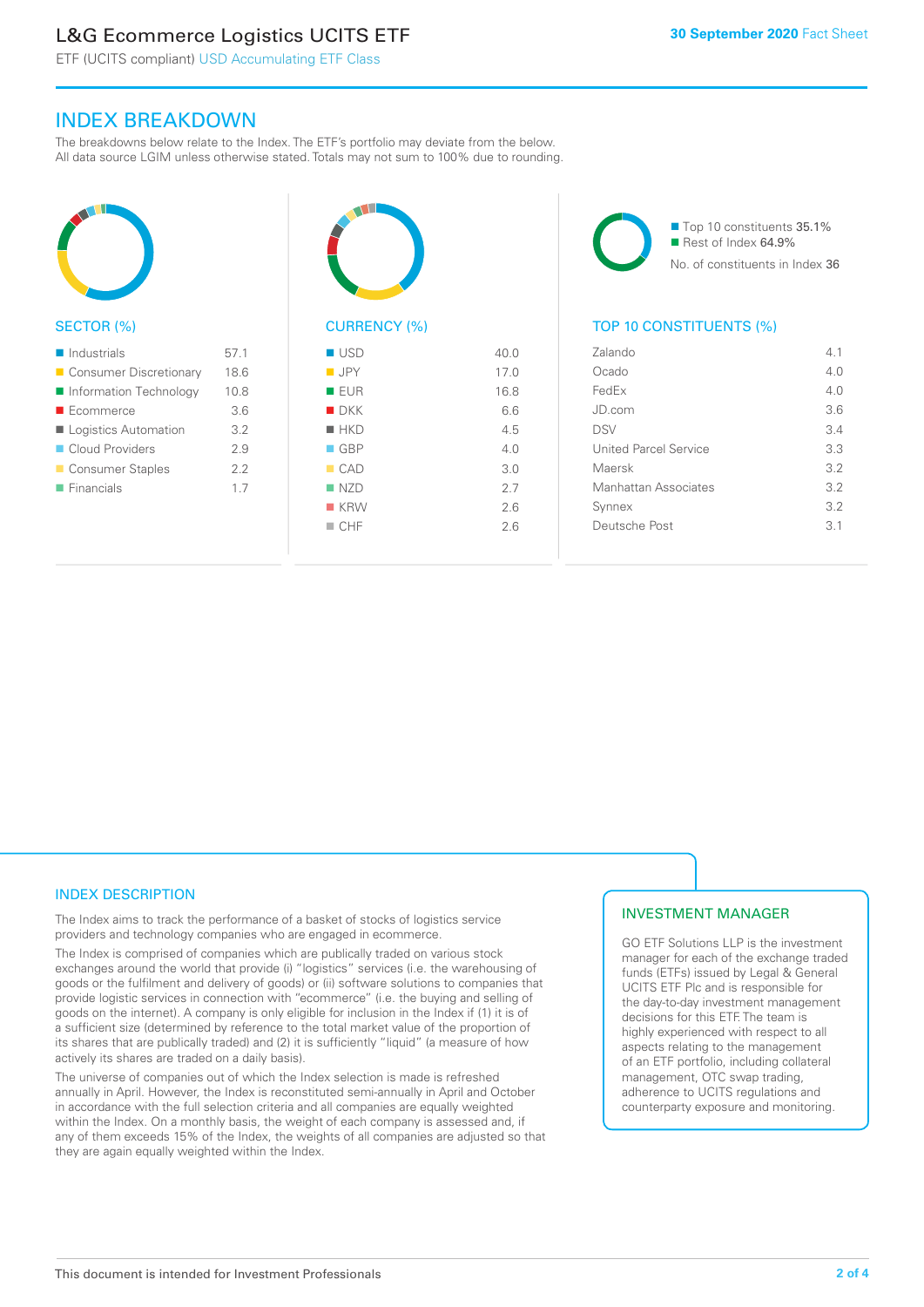## L&G Ecommerce Logistics UCITS ETF

ETF (UCITS compliant) USD Accumulating ETF Class

### KEY RISKS

- The value of an investment and any income taken from it is not guaranteed and can go down as well as up; you may not get back the amount you originally invested.
- An investment in the ETF involves a significant degree of risk. Any decision to invest should be based on the information contained in the relevant prospectus. Prospective investors should obtain their own independent accounting, tax and legal advice and should consult their own professional advisers to ascertain the suitability of the ETF as an investment.
- The value of the shares in the ETF is directly affected by increases and decreases in the value of the Index. Accordingly the value of a share in the ETF may go up or down and a shareholder may lose some or the entire amount invested.
- The ETF's ability to closely track the Index will be affected by its ability to purchase and/or sell the Index constituents and any legal or regulatory restrictions or disruptions affecting them.
- The ETF's ability to closely track the Index will also be affected by transaction costs and taxes incurred when adjusting its investment portfolio generally and/ or to mirror any periodic adjustments to the constituents of the Index. There can be no certainty that ETF shares can always be bought or sold on a stock exchange or that the market price at which the ETF shares may be traded on a stock exchange will reflect the performance of the Index.
- The ETF is subject to the risk that third party service providers (such as a bank entering into swaps with the ETF or the ETF's depositary) may go bankrupt or fail to pay money due to the ETF or return property belonging to the ETF.
- As the Index includes micro, small and medium-sized publicly traded companies, the ETF is subject to the risk that such companies may be more vulnerable to adverse business or economic events and greater and more unpredictable price changes than larger companies or the stock market as a whole.
- Companies that provide logistics services or software solutions to logistic service providers in connection with ecommerce are particularly vulnerable to changes in business cycles and general reductions in consumer spending resulting from recession or other economic factors. Such factors could lead to a decline in the value of the companies represented in the Index and therefore the ETF.

For more information, please refer to the key investor information document on our website Ø

### TRADING INFORMATION

| <b>Exchange</b>           | <b>Currency ISIN</b> |              | <b>SEDOL</b>   | <b>Ticker</b> | <b>Bloomberg</b> |
|---------------------------|----------------------|--------------|----------------|---------------|------------------|
| London Stock Exchange USD |                      | IE00BF0M6N54 | BFOM6N5 ECOM   |               | ECOM I N         |
| London Stock Exchange GBP |                      | IE00BF0M6N54 | BF0M776        | <b>FCOG</b>   | FCOG I N         |
| Deutsche Börse            | <b>FUR</b>           | IE00BF0M6N54 | <b>BF0M798</b> | FTI H         | ETLH GY          |
| Borsa Italiana            | EUR                  | IF00BF0M6N54 | <b>BF0M787</b> | <b>FCOM</b>   | ECOM IM          |
| NYSE Euronext             | EUR                  | IF00BF0M6N54 | BF0M7B0        | <b>FCOM</b>   | FCOM NA          |
| <b>SIX Swiss Exchange</b> | CHE                  | IF00BF0M6N54 | <b>BMG6919</b> | <b>FCOM</b>   | ECOM SW          |

The currency shown is the trading currency of the listing.

#### **Index Disclaimer**



### SPOTLIGHT ON LEGAL & GENERAL INVESTMENT MANAGEMENT

We are one of Europe's largest asset managers and a major global investor, with assets under management of €1,369.6 billion (as at 30 June 2020). We work with a wide range of global clients, including pension schemes, sovereign wealth funds, fund distributors and retail investors.

Source: LGIM internal data as at 30 June 2020. The AUM disclosed aggregates the assets managed by LGIM in the UK, LGIMA in the US and LGIM Asia in Hong Kong. The AUM includes the value of securities and derivatives positions.

### COUNTRY REGISTRATION



### TO FIND OUT MORE



The L&G Ecommerce Logistics UCITS ETF (the "ETF") is not sponsored, promoted, sold or supported by Solactive AG. Nor does Solactive AG offer any express or implicit guarantee or assurance either with regard to the results of using the Index and/or Index trade mark or the Index price, at any time or in any other respect.

The Solactive eCommerce Logistics Index Net Total Return (the "Index") is calculated and published by Solactive AG. Solactive AG uses its best efforts to ensure that the Index is calculated correctly. Irrespective of its obligations towards Legal & General UCITS ETF Plc, Solactive AG has no obligation to point out errors in the Index to third parties including, but not limited to, investors and/or financial intermediaries of the ETF. Solactive AG does not guarantee the accuracy and/or the completeness of the Index or any related data, and shall not have any liability for any errors, omissions or interruptions therein.

Neither publication of the Index by Solactive AG, nor the licensing of the Index or Index trade mark, for the purpose of use in connection with the ETF, constitutes a recommendation by Solactive AG to invest capital in said ETF nor does it, in any way, represent an assurance or opinion of Solactive AG with regard to any investment in this ETF. In no event shall Solactive AG have any liability for any lost profits or indirect, punitive, special or consequential damages or losses, even if notified of the possibility thereof.